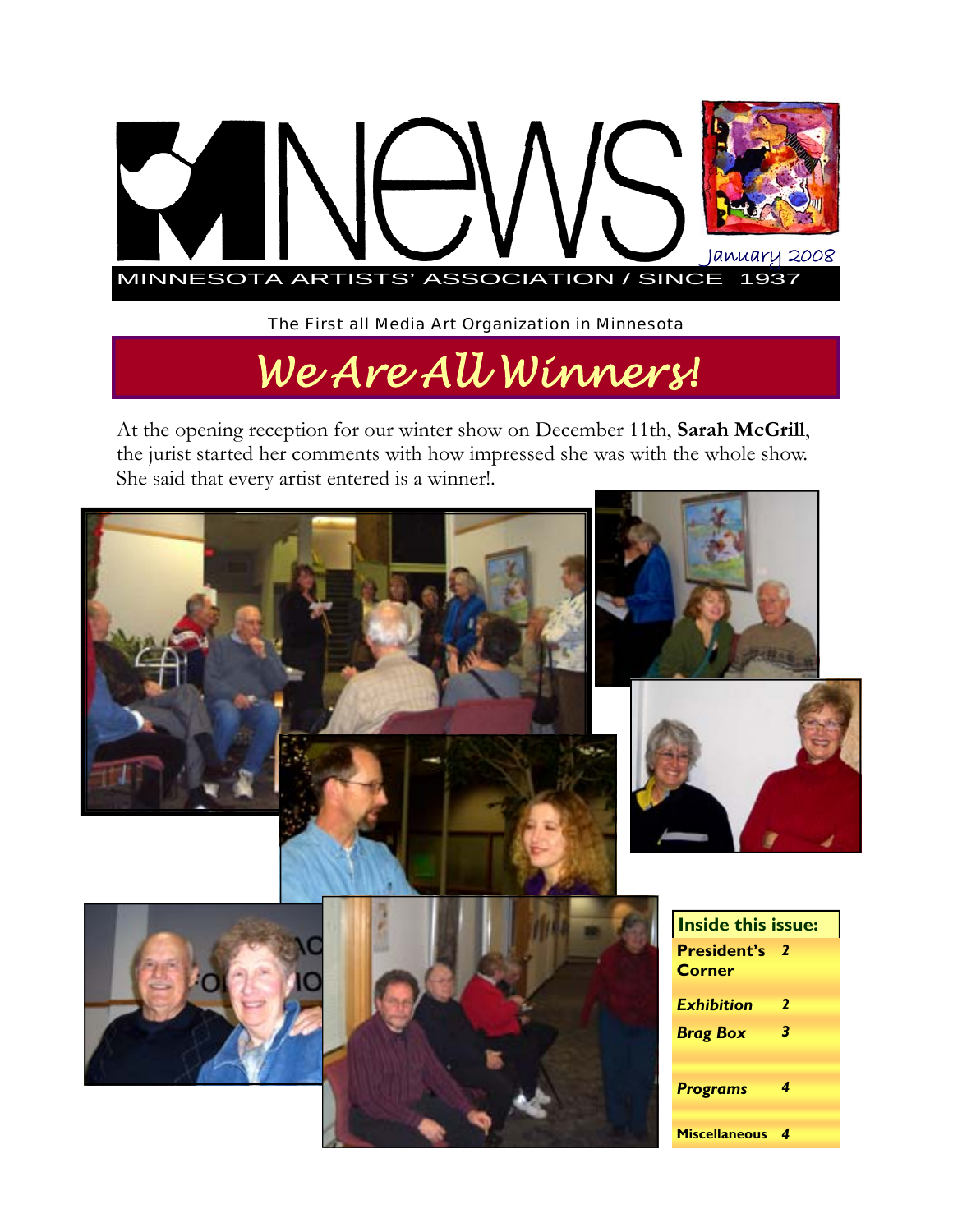## **President's Corner** *by Ron Wilson*



**We want to thank Sylvia Rudolph for her expertise in chairing another successful exhibition.** 

We also want to thank all of the volunteers who helped to hang the show, as well as those of you who brought refreshments for our opening night. Thanks also to our jurist, **Sarah McGrill**.



### **A Calling!**

Before the show I asked **Sarah McGrill,** "What experience or passion or education or hard work or play informs the way you see art?" Her full

page email answer started with an engineer father who painted on Sunday, and with her hours spent in the great art museums in New York. After graduation from the University of Minnesota with a double major of Art History and Theater Arts, she worked in small galleries and frame shops.

#### **MAA Board of Directors**

#### **Administration**

| <b>President</b>               | <b>Ron Wilson</b> 612-243-1315     |              |
|--------------------------------|------------------------------------|--------------|
| <b>Vice Pres.</b>              | <b>Charlie Breems 952-913-8671</b> |              |
| Secretary                      | <b>Sylvia Rudolph</b>              | 612-722-8416 |
| <b>Treasurer</b>               | <b>Jeanna Meyer</b>                | 952-758-9446 |
| <b>Activities Coordinators</b> |                                    |              |
|                                | <b>Exhibitions: Sylvia Rudolph</b> | 612-722-8416 |
|                                | <b>Programs</b> Judy Lieber        | 952-884-1815 |

**Membership Gene Terres** 612-825-4512

**Editor MAA Newsletter Terrie Christian** 763-546-5266 **terriepc@msn.com**

**Web Site Mgr**. **Amanda McCarty nefferkiti@msn.com** 

Her love of art led not to producing it, but in enhancing and transmitting it. She has owned a gallery, directed others and has been a consultant in building corporate collections.

## **The surprise to me was seeing that what I thought was a job could be a calling.**

Now she is the Director at The Gallery at Frame Ups and continues to keep the flow of art going from creators to a varied public.

Remember to Pick up your paintings January 31 from 10 am to 12 Noon!!!

*January 2008 2 MAA News*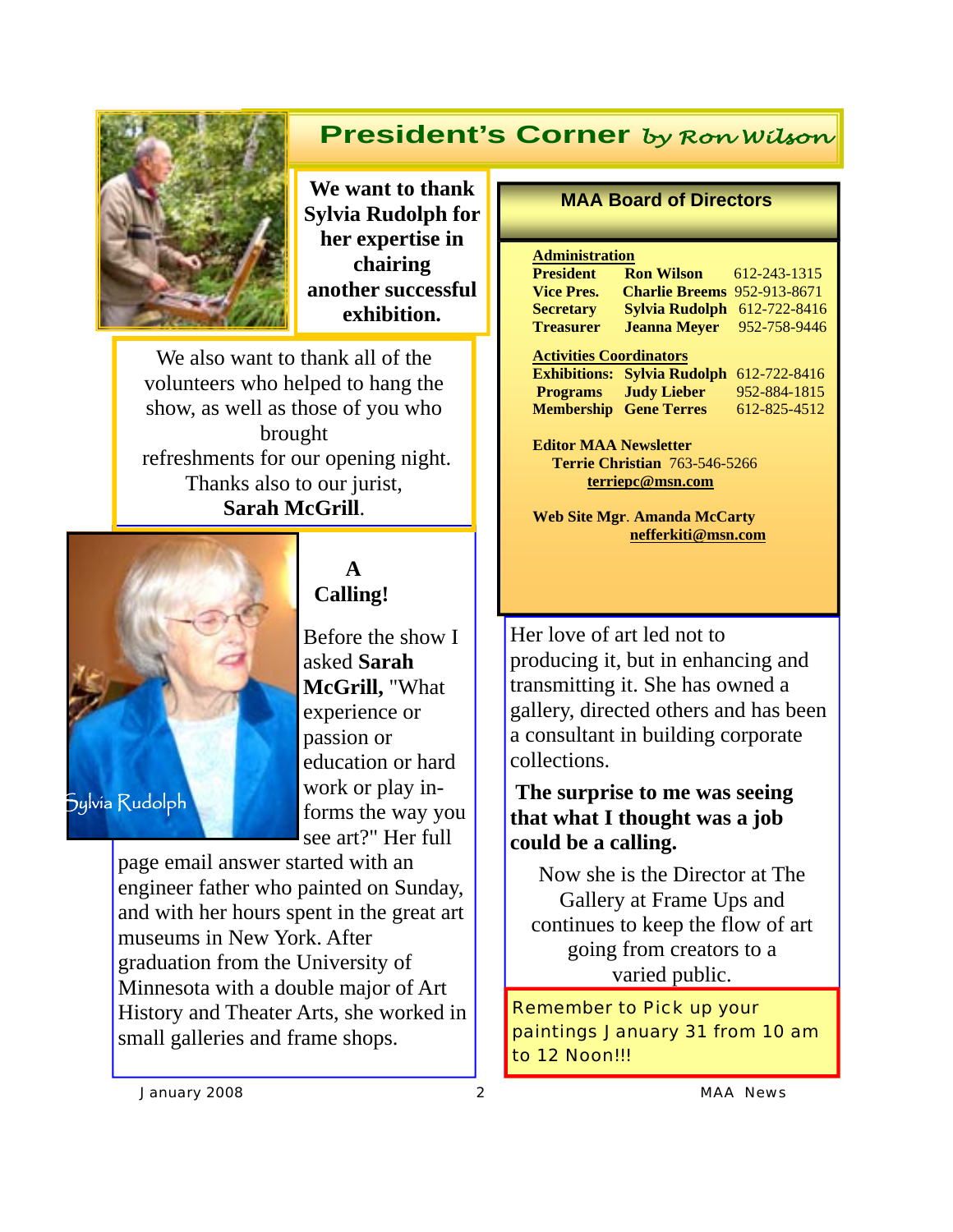**Brag Box "If Ya Done it, it** 

**Ain't Braggin"** 

*Member accomplishments Exhibits, winning awards . . .* 

**Ron Wilson** will have a solo show of pastels, oils, and watercolors during the month of February at the Ampah Gallery, 66th & Chicago Ave., Richfield. Opening reception is Friday, February 8th, 6:30-8 PM. Gallery talk is Saturday, February 9, 2-4 PM.

+++++++++++++++++++++++++++++

Members of **Minnesota Artists Association** have an exhibit of paintings at the Basilica of St. Mary located at Hennepin at 16th in Minneapolis. Twenty artists painted paintings of the Basilica for this showing.

+++++++++++++++++++++++++++++ Be sure to bring your paintings to the demo in January for sharing. The portrait here is of a family member by **Donna McKee**. She brought it to the November

Meeting.







Both of the paintings in this column are pastel landscapes by **Sylvia Rudolph**. Again, these paintings were brought to share at our November Meeting. **We get to know each other better by the art we create.** The social time at meetings is a great time to do this on a regular basis!

*January 2008 3 MAA News*